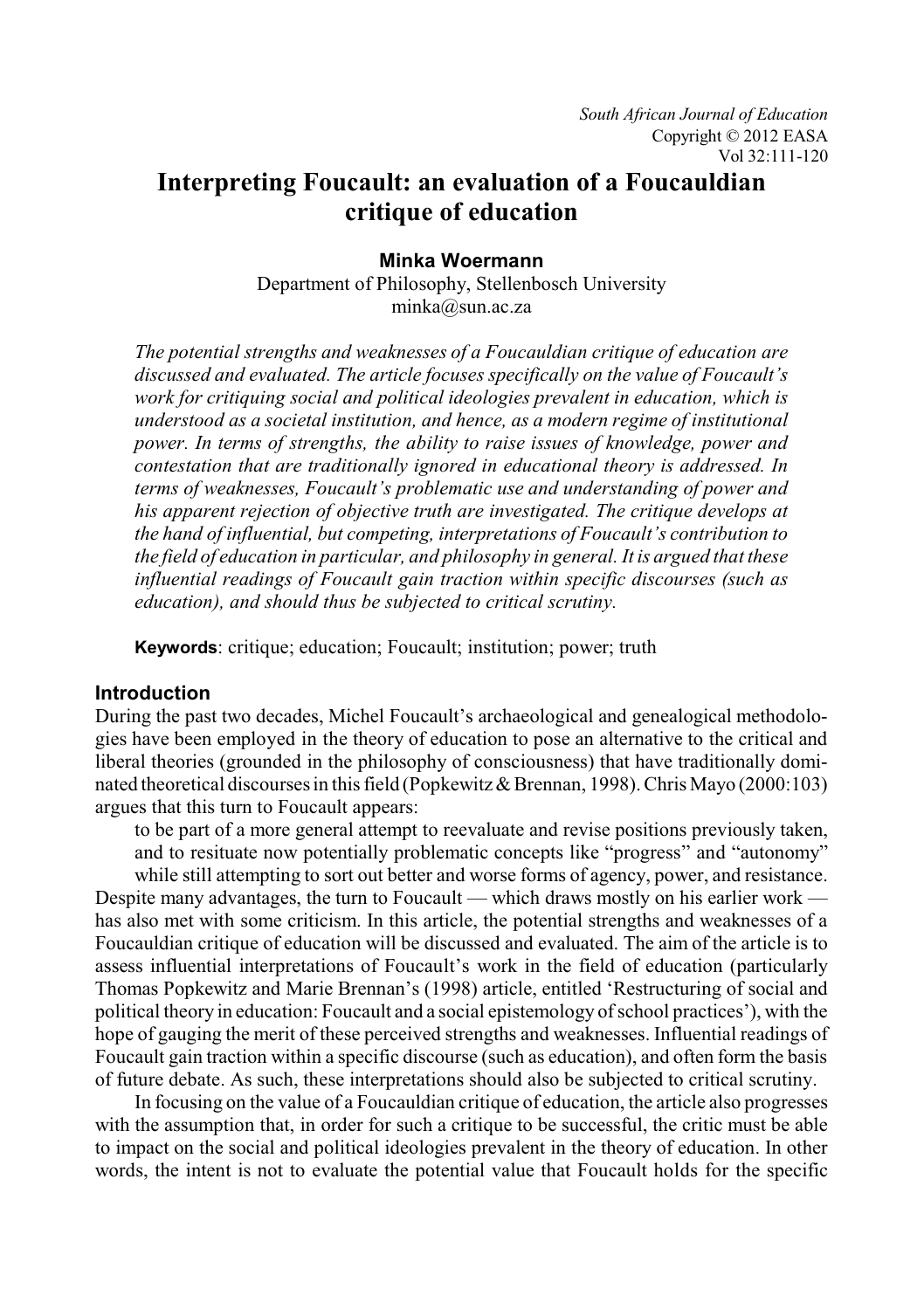learner's self-construction (although it has convincingly been argued by Mayo (2000) and Justin Infinito (2003:171) that there is much merit in re-inscribing education 'as an effort to aid individual self-construction'). Rather, the aim is to evaluate the value that Foucault's work holds for critiquing education as a societal institution, and hence, as a modern regime of institutional power.

## **Towards a critique of education**

Traditionally, the task of critical theorists is to help mankind accept the ideals prescribed by philosophy, particularly those ideals that are deemed advantageous for society. Critical theory therefore has a practical objective (Rajchman, 1985). However, if one were to read Foucault as a critical theorist, then one would have to forego this definition, which rests on the distinction between ideals and practice. For Foucault, theories are always already practices. His central concern is therefore not to realise philosophical ideals in practice, but rather to make people aware of those forms of knowledge, norms and ideals that constitute their lives (*ibid.*). Particularly important for Foucault is the idea of power, and in his philosophy, he tries to elucidate our relation to specific (although anonymous) configurations of power. His critique is not centred on a global or universal critique of society, and neither does he offer any ideal view of life. Instead, he limits himself to articulating those forms of knowledge and power that we have come to accept as self-evident and that often obscure our understanding of ourselves (*ibid.*).

Whereas traditional critical and liberal theorists have assumed the role of the 'professorcritic', Foucault has attempted to create a type of critique that neither delivers judgement nor poses alternatives for the emancipation of society. In this regard, his philosophy also constitutes a critique of the critical and liberal theories grounded in the philosophy of consciousness, wherein it is presumed that we are in a position to carry forth a historical emancipation, through determining the foundations of knowledge, and through revealing the ill-founded ideologies that form the basis of society (*ibid.*). Instead of asking, 'What are the foundations of our knowledge?' Foucault poses an alternate question, namely: 'How have we come to accept the types of knowledge that we presume to be legitimate, valid and true?' In so doing, Foucault attempts to problematise that which we take to be self-evident, not in order to uncover a redemptive truth about human nature nor to reveal the *telos* of human history, but merely to draw attention to previously neglected issues of change and dimensions of knowledge and power relations. He further tries to nurture sensitivity for how different epistemes and intellectual traditions have raised different epistemological and political points of focus, and how research projects have been influenced by different sets of relevance (Popkewitz & Brennan, 1998).

Apart from the belief in progress that underpins traditional critical and liberal theories, these theories also work with the premise that disciplinary knowledge has a subject, which Alessandro Pizzorno (1992:204) defines as 'a unit, continuous in time, possessing a personal identity that nobody normally questions… and through which past and future actions appear to be linked together.' Pizzorno argues that within this ideological paradigm, the individual is posited as an observable reality, to whom an external observer can refer when describing society, and to whom power and reason can be applied, in order to manipulate behaviour. Power and reason are exercised by a certain set of actors who are in possession of social scientific knowledge, and who can consequently steer society — defined as a population of preconstructed, pre-labelled individuals — in a direction that can guarantee the betterment of society.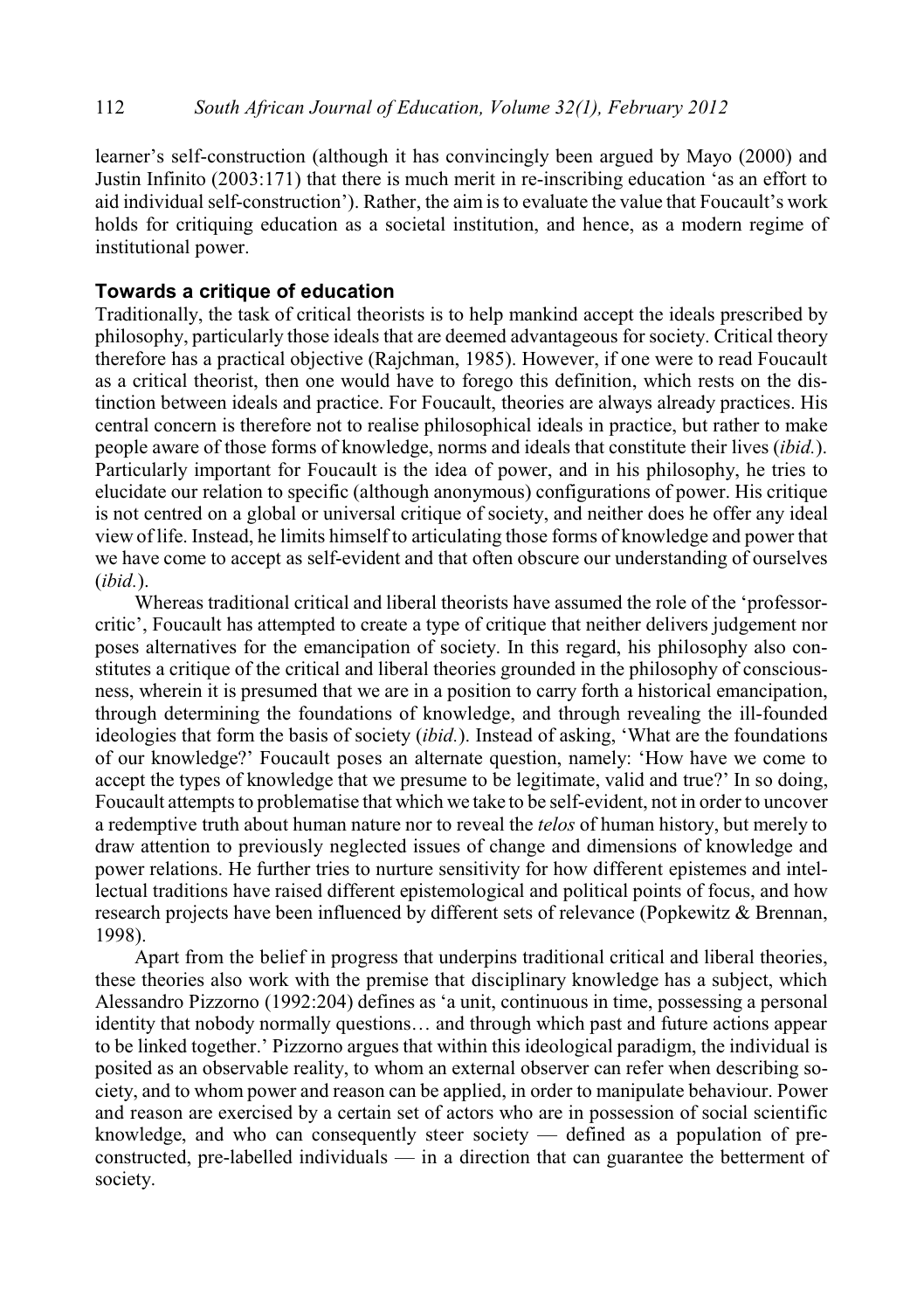In terms of school reforms, Popkewitz and Brennen (1998) argue that the traditional critical discourses on change (specificallythe liberal discourses) followrational, systematic and logical lines. The state and educational theorists conceptualise reforms, and the teacher (defined as a self-motivated professional) implements these reforms. As such, social progress is achieved through schooling, and the subjects of redemption are defined as marginalised groups, including subjects of racial discrimination, and, more recently, women. The direction of progress is typically an outcome of the research itself, and although different research projects lead to different outcomes, all these outcomes are seen as emancipatory. The theorist assumes authority over the subject, who, paradoxically, is viewed as a free rational agent.

Foucault (1989) uses the term 'doubles' to refer to this modernist view of the individual, as someone who is simultaneously conceived of as the object of knowledge and the transcendental condition of knowledge. This viewmanifests in three doubles, namely: the transcendental / empirical double, wherein the aim is to assimilate a transcendental truth (based on eschatology or positivism) with the empirical; the cogito / unthought double, whereby one tries to make intelligible the unthought or obscured realms of man's actions and thoughts; and, the retreat / return of the origin double, which builds on the second double, and which amounts to the attempt to conceive of an ever-elusive origin. None of these doubles are tenable, and theorists must continue to try and break out of what Jürgen Habermas (1994:69) terms 'this unstable to and fro between aspects of self-thematization that are just as irreconcilable as they are inevitable… as the intractable will to knowledge and more knowledge', which has come to define our intellectual tradition.

Despite privileging the subject, theories steeped in the philosophy of consciousness have not always been empowering or convincing. This is primarily because the power invested in the dominant actors (who engage in the practice of 'doubling' the subject) has often gone unchallenged due to the construction of the individual as a rational subject. Habermas reinforces this point in arguing that the human sciences — especially fields like psychology, pedagogy, sociology, political science and cultural sciences — have traditionally contributed to the perpetuation of disciplinary technologies insofar as they have uncritically partaken and reinforced disciplinary violence in social institutions through 'the penetrating gaze' (69) of one that can look (and therefore quantify, qualify and classify) without being seen (due to the maintenance of objective distance).

What is clear from this discussion is that there remains a continuing need to escape intellectual paradigms that perpetuate the above view of the subject, power, and knowledge; and, as stated in the introduction, Foucault's work (especially his use of the archaeological and genealogical methodologies) constitutes a helpful tool for overcoming these negative selfthematisations.

# **The value of a Foucauldian critique of education**

Foucault (1977a:69) describes archaeology as those empirical studies relating to a specific discipline that has 'allowed us to isolate the distinctive level of discursive practices' and that reveals the 'general characteristics and the proper methods for their analysis'. Genealogy, on the other hand, is used in conjunction with archaeology and signifies the '[s]tudies conducted in relation to the *will to knowledge*' (69). According to Herbert Dreyfus and Paul Rabinow (1983), genealogical studies provide a theoretical justification for archaeological investigations by rendering the human sciences comprehensible as part of a larger set of organised and organising practices, as well as by explicating the present state of affairs through examining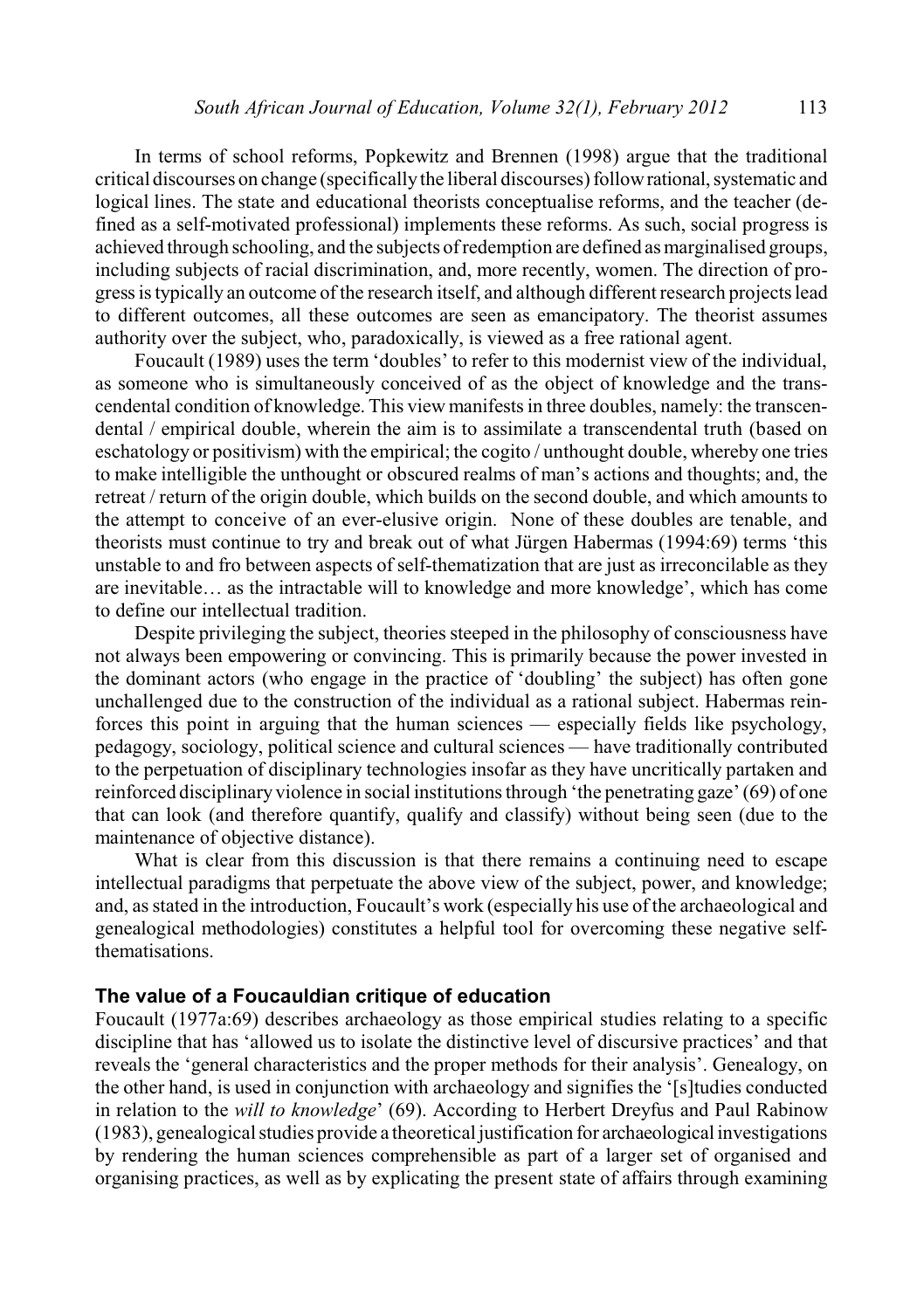the history that has contributed to legitimising a present discourse or practice. Barry Smart (1985) argues that the value of Foucault's genealogies lie in their ability to expose previously neglected areas of human history (including physiology, feeling, morality and sentiments), which have traditionally been assimilated into extra-historical structures. These issues are taken-up under the term'micro-powers' or 'microphysics', and Foucault raises their singularity in order to rediscover the complexity and multiplicity of factors that impact on and characterise any single event. Furthermore, by contrasting different systems of belief, Foucault is able to highlight the perspectival nature of all knowledge, thereby debunking any form of teleology. The vital elements of continuity in both Foucault's archaeological and genealogical work are themes of power, knowledge and the body, and the complex relations between these concepts, as they appear in both discursive and non-discursive practices.

Popkewitz and Brennan (1998:9) illustrate their Foucauldian position using the example of learning, which they define as 'embodying a range of historically constructed values, priorities and dispositions toward how one should see and act toward the world'. Similarly, the learner is also defined as constituted within a framework of historically institutionalised forms of knowledge and power. This reinscription problematises the notion of a rational, free subject, thereby necessitating that we abandon both the view of the individual, construed as the architect and controller of an internal and external order, and the view of the individual as an *a priori* given. In the Foucauldian perspective, the individual is decentred, and the focus of analysis shifts from studying individuals (for example, children, black people, women) to studying the system of ideas that constitute the identity of those individuals (for example, childhood, blackness, femininity). In decentering the subject, the theorist highlights previously obscured power relations that disturb the liberal rhetoric of progress and emancipation, and thereby opens up discourses to alternate conceptions of current practices (*ibid*.).

In the theory of education, Foucauldian terminology is directly applied to modern day educational practices, in order to reveal how the microphysics of power such as surveillance, exclusion, classification, distribution, totalisation and regulation (through the practices of writing, grading and examining) pervade the learning environment (Gore, 1998). In fact, Popkewitz and Brennan (1998) go as far as to suggest that the institutions of formal education are central to discipline in society, since it is here where governmentality and the techniques and strategies of disciplinary technologies are nurtured. These disciplinary technologies have, in turn, pervaded other institutions, thereby forming the major powers that define western society.

Although Foucault studied several institutions (including the asylum, the prison, and the clinic) in order to investigate the disciplinary technologies at play, he never conceded to any dominant locus of discipline and power in society. Rather, Foucault's genealogy is characterised by a discontinuity between events and time, and he gives very little indication of what causal influences are at work in society. The reason for this being that, if an ultimate cause or ground could be located, then history could be portrayed as continuous (and possibly even progressive), which would allow social critics to transform society through identifying, and therebyacting upon, the source of disciplinary practices (Giddens, 1988). This would constitute a return to a philosophy of consciousness. Rather, Foucault contribution lies in unveiling the power relations and disciplinary practices that we have come to view as normal in our practices, including our educational practices.

A last issue that Popkewitz and Brennan (1998) raises in order to demonstrate the superiority of a Foucauldian critique above traditional critical and liberal theories is that of resis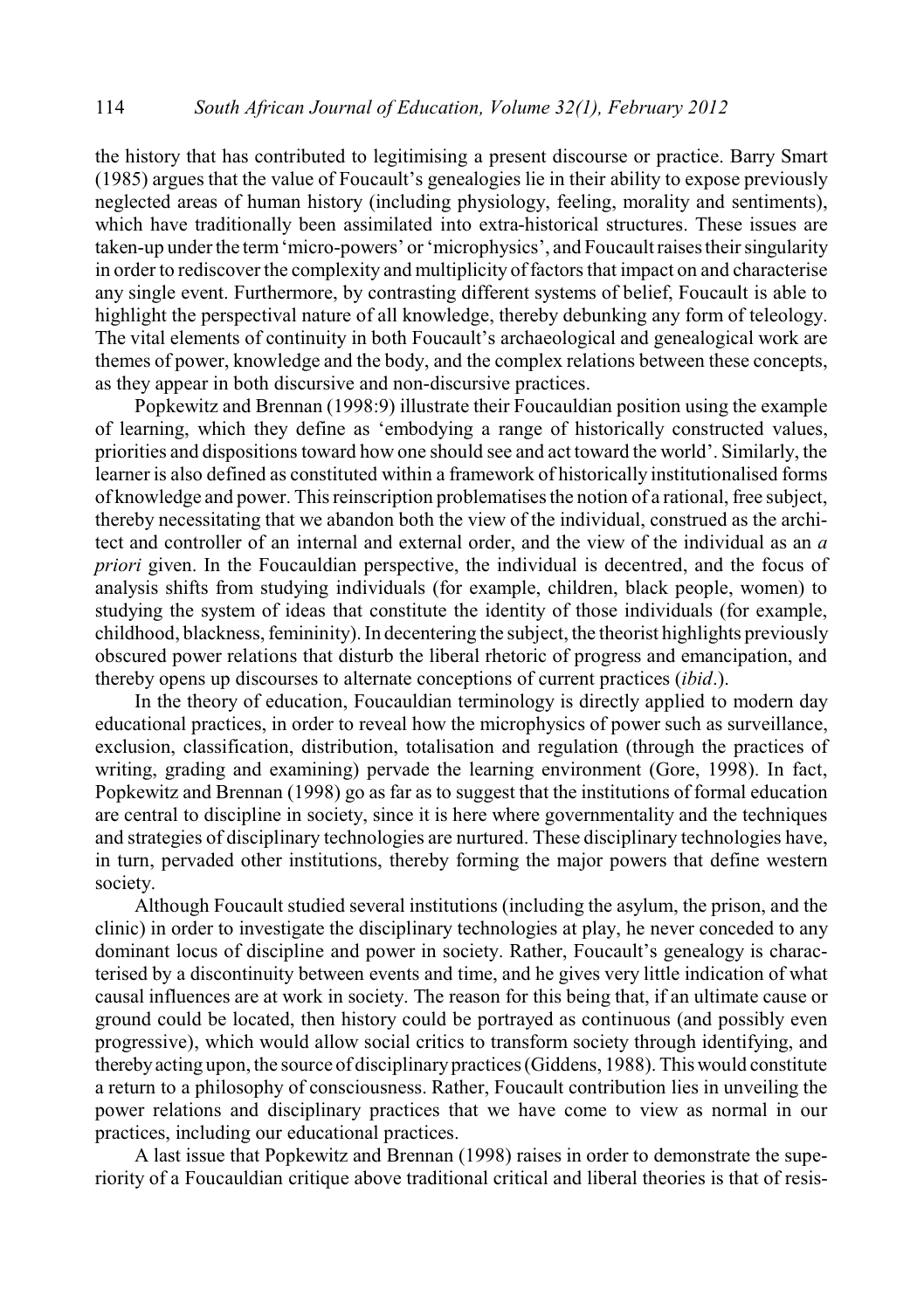tance. In the philosophy of consciousness, resistance is viewed as external to the system of power relations, whereas for Foucault, resistance always forms a part of this system. In *Discipline and Punish*, Foucault (1977b) argues that resistance is necessary in order to transform and to assert power. In other words, resistance is both an element of the functioning of power and a source of its perpetual disorder. In viewing resistance as part of the mechanisms of power, educational critics have begun to pay closer attention to the performative aspects of classroom talk and writing. The voice of both the student and the teacher is no longer viewed as natural, because, in resisting, the reflective 'I' is contrasted with the subject as a historical construction.

In summary, in viewing educational practices in the light of Foucault's work, educational critics are able to raise issues of knowledge, power and contestation that are ignored in the more traditional critical and liberal theories. Lynn Fendler (1998) argues that, taken in the context of genealogy, the educated subject is posed both as a description and as a construction of historical power configurations. The language and assumptions that characterise the philosophy of consciousness fail to lead to educational reforms, through virtue of the fact that such positions contribute to (rather than challenge) current disciplinary technologies, and are therefore unable to move beyond the parameters of stipulated objectives. It is only once the subject, and the intellectual tradition to which the subject belongs, is problematised and understood in the context of shifting power relations, that effective critique is possible.

## **Applying Foucault: a second look**

Popkewitz and Brennan's careful elucidation of the value that Foucault offers in conceptualising social and political theory in education remains influential. However, there are two criticisms routinely lodged against Foucault, which are also applicable in this context, and which therefore need to be examined. These criticisms concern Foucault's use and understanding of power, and Foucault's apparent rejection of any notion of objective truth.

## Foucault's use and understanding of power

Although one can hardly deny that Foucault is a social critic, his genealogies — paradoxically — seem to deny the possibility of successful criticism. The concern here is with the status that power enjoys in Foucault's work. Habermas (1994:62) explains as follows: '[j]ust as life was once elevated by Bergson, Dilthey and Simmel to the basic transcendental concept of a philosophy … so Foucault now raises 'power' to the basic transcendental-historicist concept of historiography as a critique if reason'. This problem is compounded by the fact that, in refusing to pose emancipatory alternatives, Foucault also refuses a value-position. In other words, he repudiates the possibility of freedom through truth (since, for him, truth can only be defined within a given intellectual tradition) (Taylor, 1986). We will return to this issue later, but at present, it is illuminating to explore the critique of Foucault's view of power in more detail.

Marxist critics point out that in elevating the notion of power to the basic transcendental-historicist concept of philosophy, Foucault runs the danger of generalising our understanding of power to such an extent that it has very little or no analytic force (McNay, 1994). Charles Taylor (1986) reinforces this point by showing how Foucault views the rise of humanism solely in terms of technologies of control, thereby negating the possibility of progress made in terms of, for example, egalitarian forms of participation. Applied to educational theory, one can argue that the strengths that the genealogical methodology hold in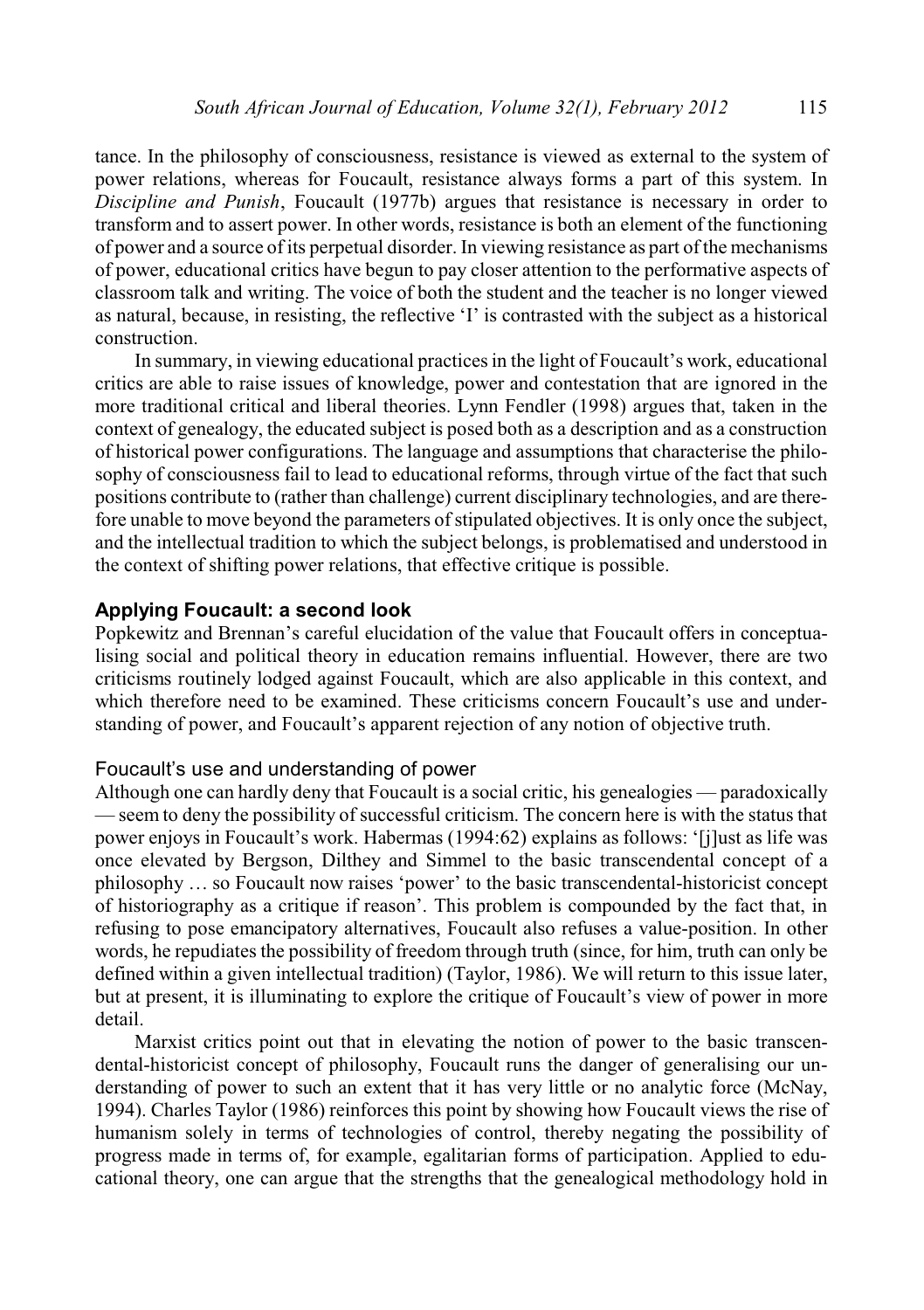bringing previously neglected micro-powers to light, are offset by the almost wholesale dismissal of the learner and teacher, understood not merely as objects of disciplinary power, but also as discrete social, legal, political and psychological entities.

Lois McNay (1994) further argues that Foucault tends to view discipline primarily in terms of a history of unmitigated domination, even though it is his explicit aim to expand the concept of power to include not only the repressive effects of power, but also its positive effects (see Foucault, 1977b:23). McNay (1994:105) continues by stating that apart from the type of power exercised in 'complete and austere institutions' such as prisons, power relations in other sectors of society tend to be more free, reciprocal and porous. This point is systematically undermined (at least in the earlier works of Foucault), which results in a skewed view of discipline, described by Michael Walzer (1988:197) 'as rhetorically inflated and drained of moral distinctions'. Foucault's refusal to adopt a value-position further contributes to his problematic use of power, since relativising the notion of truth compromises the integrity of one's value judgements of different conceptions and manifestations of power.

Mayo (2000) rejects what he calls these 'claustrophobic accounts of power', arguing that a careful appraisal of Foucault's later works (particularly *The History of Sexuality*) allows for an account of power that does not draw power too negatively, but that rather attempts to 'warn off the dangers of normalizing power while simultaneously attending to the possibility of new forms of subjectivity and ethics' (104). These new forms of subjectivity and agency are denoted by the idea of 'caring for the self' which means 'not merely to know one's self but also to improve, to surpass and to master one's self' (Marshall, 1996:101). Mayo (2000:107) explains that whereas 'knowing thyself' leads to subjectification, 'caring for thyself' implies actively working on one's self. Mayo argues that the value that this reconceptualisation of power as a productive force holds is that it represents a way out of claustrophobic accounts of power, in that care of the self— acting upon one's selfso-to-speak — constitutes the immensely difficult task of negotiating freedomwhile avoiding the traps of normalising power. As such, Mayo's reinterpretation of Foucault constitutes an attempt to right previous readings of Foucault in educational works 'that make power inescapable', and thereby 'appear to foreclose the possibility of action' (116).

Although Mayo's contribution extends the application of Foucault's work in educational theory by drawing attention to a more productive account of power that can help theorists' and researchers' to reevaluate their own practices (through a process of ethical self-formation), and thereby change their own approaches to research (Mayo, 2000), the basic contention is that Foucault's later works cannot be readily employed in order to criticise social and political ideologies that characterise theory in education. Otherwise stated, Foucault's later work is not suited to critiquing the educational institution, precisely because it advocates resistance to the forms of normality imposed on us by modern regimes of institutional power, such as the state, and, by extension, the educational system.

For the later Foucault, ethics amounts to an aesthetic way of life, in which we choose to cultivate our lives so that they may become works of art. As such, the individual forms the focus of analysis in his later work in that 'the principle work of art one has to take care of, the main area to which one must apply aesthetic values, is oneself, one's life, one's existence' (Foucault, 1987:362). It is therefore argued that Foucault's later work has limited appeal in education, which remains subject to the hazards of institutionalisation, and which is therefore largely incompatible with a philosophy, characterised by the image of the self-styled dandy. Furthermore, an appeal to Foucault's later work also cannot help to overcome the problems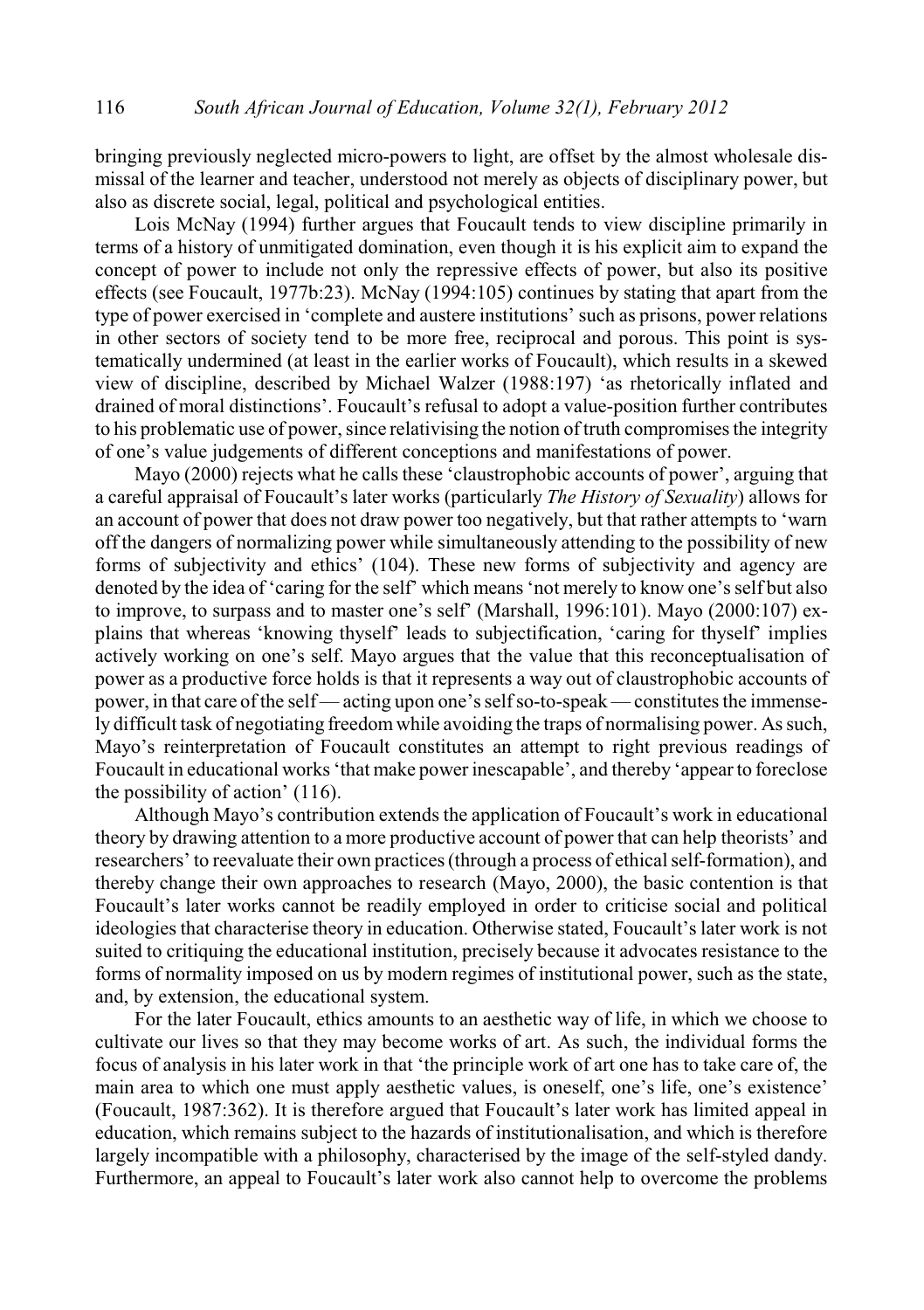associated with Foucault's use and understanding of power in his genealogies, which, as argued, often serve as a means for critiquing educational institutions.

In light of the above, it is argued that Foucault's use and understanding of power (as something that primarily encompasses forms of domination) limits the impact of a Foucauldian critique of education. Making power the object of philosophical analysis, restricts our understanding of the complex relations at play in education, and may result in the obfuscation of other important factors (including social, political, legal and psychological factors) that characterise institutions, such as education. Educational theorists should be sensitive to this pitfall, and seek to actively reintroduce differentiation in the concept of power when assessing its workings in the social and political ideologies that underlie theories of education.

## Foucault's apparent rejection of any notion of objective truth

Taylor (1986) argues that, in order for power to exist as a meaningful construct, the idea of truth (viewed as a necessary condition of liberation) must in principle be possible. Liberationthrough-truth is a necessary condition for effective social criticism and for collaboration in our own subjugation, even though this truth need not be construed as absolute. If the question of truth or emancipation cannot be raised within a regime (since truth is relative to the regime in question), then liberation can only amount to the substitution of one regime for another. Yet, even if this were to be successful, any gains in the name of truth would be impossible to assess, since the standards of truth and liberations are redefined within a new context. Consequently, resistance can only amount to local disruption within a dominant power form or regime. The only way in which criticism can result in effective gains for society is to introduce a measure of commensurability between Foucault's monolithic forms, and a value position (in terms of which we can discern between certain gains and losses for humanity).

For Walzer (1988:192), this criticism results in what he terms 'the lonely politics of Michel Foucault', which also forms the title of a chapter in which he explore the above issue in more detail. He cites Foucault as stating that the purpose of his project is 'not to formulate the global systematic theory which holds everything in place, but to analyse the specificity of mechanisms of power… to build little by little a strategic knowledge' (Foucault, 1980:145). Yet, as argued above, strategic knowledge requires a coherent view of reality and a sense of human purpose. Without a coherent viewof reality (that is, without a theory of truth), Foucault cannot hope to meaningfully impact upon the disciplinary technologies of society. There appears to be no independent or significant standpoint, either internal or external to the system that can allow for the development of critical principles (Walzer, 1988). Knowledge can only be validated once resistance is possible; yet, on Foucault's terms, it is unclear what success local resistance can have. In other words, Foucault's detachment, his unwillingness to take up a value-position, disables his critical position. Walzer (207) summarises as follows: 'when critical distance stretches into infinity, the critical enterprise collapses'. Foucault's philosophy has demonstrative but no practical force and as such he is not a purposeful social critic. Walzer (206; 209) is therefore of the opinion that Foucault's powerful analysis of the disciplinary system collapses into nothing more that 'a rhetoric and a posturing' that 'stands nowhere and finds no reasons'. Consequently, Foucault is left '[a]ngrily… rattl[ing] the bars of the iron cage. But has no plans or projects for turning the cage into something more like a human home' (209).

Greg Seals (1998) takes issue with those who assert that Foucault rejects any notion of objective truth, arguing that Foucault distinguishes between the ideological ideal of eman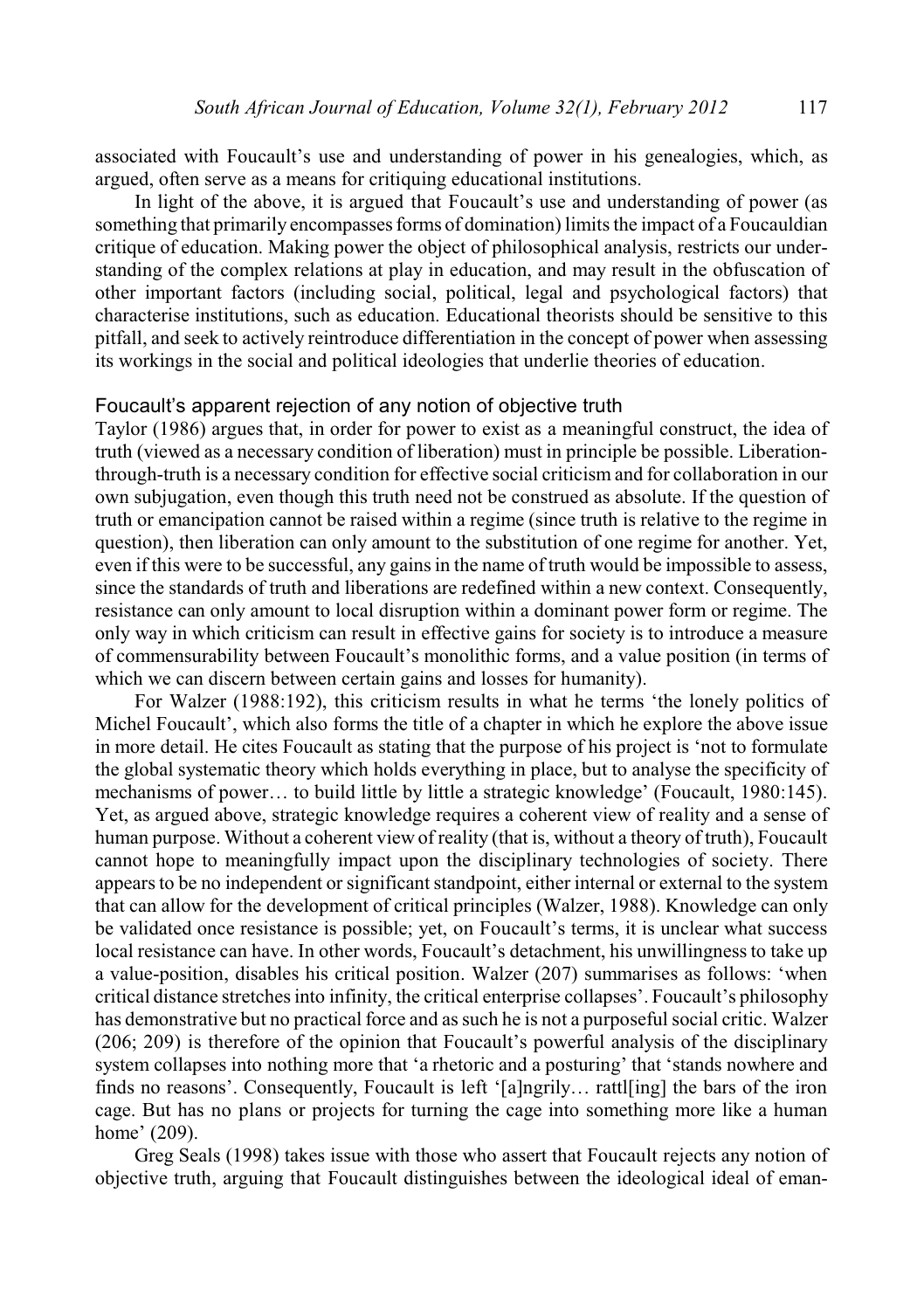cipating truth from every system of power, and the laudable task of detaching the power truth from forms of hegemony that dominate at any given time. This latter task is served by three operations, namely: *episteme* ('rules for identifying statements that can be judged as true or false'); *savoir* ('rules for judging statements true or false'); and, *connaisance* ('statements so judged') (59-60). These rules are context-dependent, however transsubjectivity and intersubjectivity is also possible in so far as these rules conform to the standards of justified, true belief. Seals is of the opinion that Foucault's view of objectivity and truth constitutes a moderate or nonpolemical Cartesianismthat is superior to objectivist and postmodern accounts of truth, both of which offer mutually exclusive accounts of objectivity thereby landing in an absurd impasse. When these latter perspectives are applied to the educational context, 'pedagogy serves as institutional support of the will to a single, exclusionary sense of truth' (64). Foucault's more moderate position is preferable precisely because it allows us to specify the meaning of our truths and knowledge 'in relation to any given statement they are used to characterize' (63). The strength of this approach in the domain of education is that:

teachers… are able to examine with their students the truth-logics appropriate to various kinds of statements and investigate together the truth conditions, especially, of intersubjective statements. On this pedagogical approach realms of truth become explorable as regimes, actually, of truth… Teachers and students, that is, become able to problematize knowledge (66).

Although Seals's account saves the Foucauldian project from the critique based on the incommensurability between Foucault's monolithic forms, the following critical question remains: to what end does one problematise knowledge? If one further explores Foucault's analysis of the microphysics of power in relation to the subject of knowledge, one finds that the space of the subject is vacated. Foucault explicitly stipulates that '[p]ower is not built up of 'wills' (individual or collective) nor is it derivable from interests' (Foucault, 1980:188). On the contrary, power is portrayed as deeply internalised and all-pervasive, and macro-structures and strategies of power (such as elections, parties, mass movements, legislative assemblies and political debates) are simply absent from Foucault's discourse on power (Walzer, 1988). According to Taylor (1986), this holds the consequence that Foucault's historiography amounts to power strategies without projects; or, otherwise stated purposefulness without purpose. This consequence represents the inverse of the consequences arising from the philosophy of consciousness, in which the purpose of dominant agents is realised through institutional mechanisms, in order to bring about purposeful activity. Yet, just as this philosophy has been shown to be ineffective, so too a theory with demonstrative but no practical force is also not suited for effective critique.

Taylor argues against Foucault's position, since, in order to make historical action intelligible, '[a] strategic pattern cannot be left hanging, unrelated to our conscious ends and projects' (87). Foucault is unable to resolve this position without sacrificing a part of his declared position. If he were to explain the continuing growth in disciplinary technologies in connection with the projects of a certain group, then he would have to assign priority to a dominant social class (thereby reinstating the liberal view of a group of actors steering and dictating the actions of others). The same problem arises if he were to attribute the growth of disciplinary technologies to the unintended actions of a certain group. The only other alternative is to illustrate how the microphysics of power might configure in such a way so as to result in a steady increase in disciplinary technology. Yet, as Taylor remarks, setting about to prove this seems an extremely difficult, if not impossible, task, and Foucault himself is not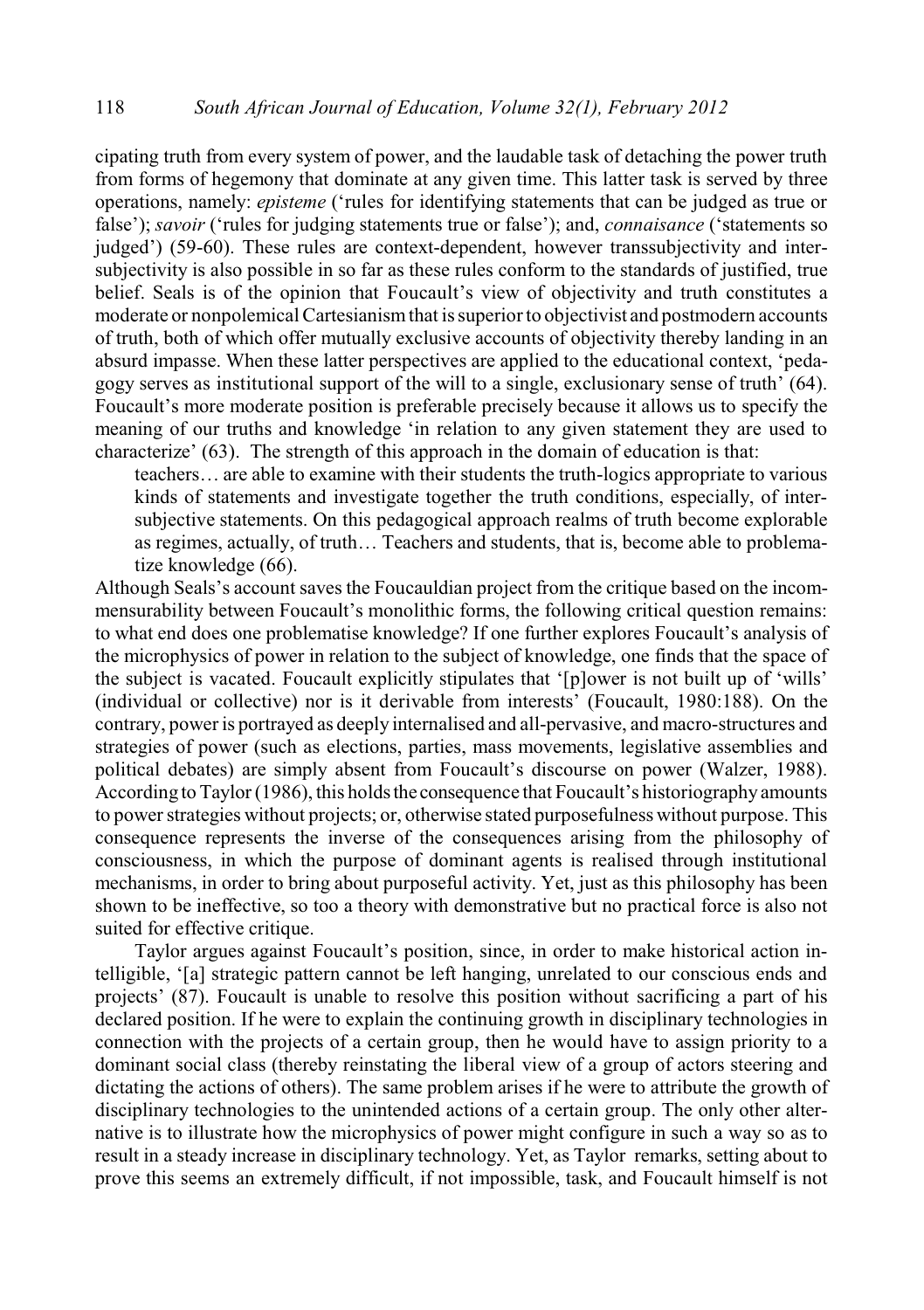bothered with taking up this task. Taylor concludes stating that: '[t]o give an absolute priority to the structure makes *exactly as little sense* as the equal and opposite error of subjectivism, which gives priority to the action, as a kind of total beginning' (90).

The idea of resistance only makes sense if we can link it to conscious ends and projects, and for this to happen one needs an account of truth and objectivity that is not only intersubjective and transsubjective, but that is also in service of our ends and projects. In other word, we must know that we can make a difference, not only in our own lives, but also to the future of humanity. Truth and objectivity must be employed in the name of a liberating alternative, otherwise exploring and problematising our conceptions of knowledge and truth merely amounts to an exercise in mental gymnastics. Although Seals is able to defend a Foucauldian account of truth, this account cannot serve any function when viewed in light of Foucault's larger power ontology.

Therefore, if we were to use a Foucauldian methodology to not only elucidate power relations, but to legitimise critical intervention, we transgress Foucault's position. The danger is that we will reinstall the knowledgeable liberal critic, who is able to make educated decisions on behalf of social actors (in this case learners), who will presumably benefit from the transformed and improved practices.

## **Conclusion**

In light of the above, it would seem that although a Foucauldian critique of education is useful in raising previously neglected issues of knowledge, power, and contestation, and thereby in problematising intellectual traditions; this type of critique also has its limits. The heart of the problemhas to do with Foucault's non-teleological, non-ideological position. In his later work, Foucault attempts to reintroduce a measure of agency by showing how the subject can actively work against normalising power, and thereby create the space for ethical freedom and selfformation. In order for a Foucauldian critique of education to be successful, his later work needs to be extended so that we are able to purposefully act upon not only ourselves, but also upon our societal institutions. Whether Foucault's analysis of caring for the self can indeed be extended to caring for society necessitates a close reading of his later works, and is beyond the scope of this article. At its core, the answer to this question hinges on the possibility of limiting Foucault's all-pervasive view of normalising power, conceding to dominant centres of power, and resurrecting a notion of purpose. Such a notion of purpose need not (indeed, must not!) be based on a causally progressive view of human history, orchestrated and steered by powerful individuals. Rather, we must seek to redefine the notion of progress as an ethical deepening and understanding of the human condition. In this sense, progress would mean taking care of the work of art of humanity, and it stands to reason that our educational institutions are pivotal centres for carrying this project forward.

#### **References**

Dreyfus HL & Paul Rabinow P 1983. *Michel Foucault: Beyond Structuralism and Hermeneutics*. Sussex: Harvester Press.

Fendler L 1998. What is it Impossible to Think? A Genealogy of the Educated Subject. In: Popkewitz TS & Brennan M (eds). *Foucault's Challenge: Discourse, Knowledge and Power in Education*. Columbia: Teachers College Press.

Foucault M 1989. *The Order of Things: An Archaeology of the Human Sciences*. New York: Routledge.

Foucault M 1987.On the Genealogy of Ethics: An Overview of Work in Progress. In: Rabinow P (ed.). *The Foucault Reader*. New York: Peregrine Books.